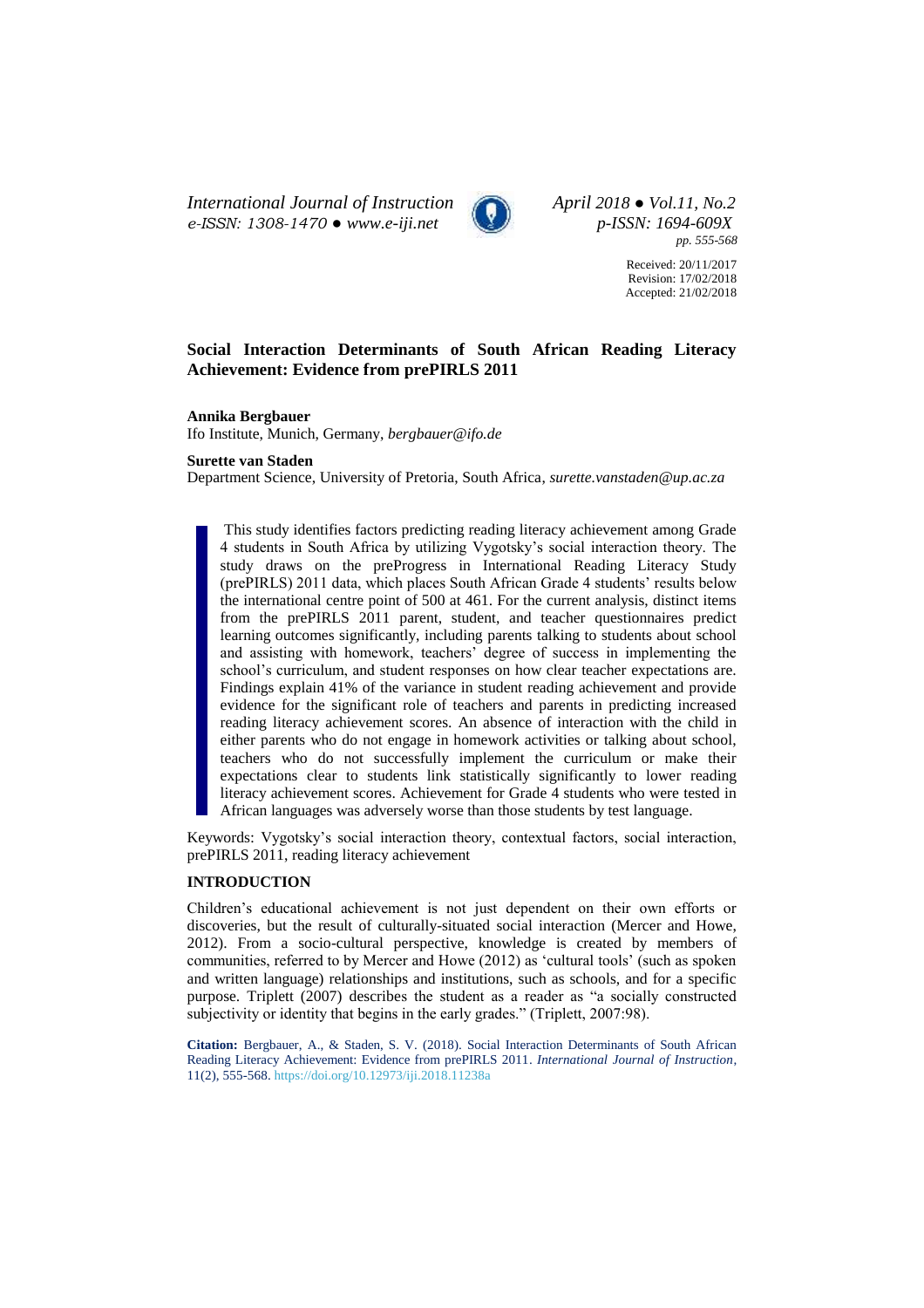In order to explore issues of sociocultural theory, this study draws on selected contextual variables of the preProgress in International Reading Literacy Study (prePIRLS) 2011 South African data to determine the extent to which students' parents talk to them about school, and assist with homework. In addition, the extent to which teachers characterized the degree of success in implementing the school's curriculum, and the extent to which students know what their teachers expect of them provide additional indicators of the sociocultural aspect of the current analyses. These variables, although not exhaustive of the variables across the prePIRLS 2011 questionnaires that could indicate social interaction, forms part of the possible effects against which a sociocultural perspective of reading literacy achievement can be made. This study combines theoretical ideas from psychology with empirical evidence based on econometric methods. Hence, its contribution lies in identifying the gap of measuring the size of social determinant coefficient regressed on learning outcomes and the relative importance of social determinants compared with other learning process inputs.

# **Theoretical Background**

In relating social interaction and cognitive achievement, this study employs employ Vygotsky's social interaction theory (Vygotsky, 1962; Vygotsky, 1978). Figure 1 depicts the structure of the model:

Cultural context



Figure 1

Vygotsky's sociocultural theory populated with prePIRLS2011 variables

For purposes of the current study, the interest lies specifically in the role of social interactions.

Different disciplines have approached the social setting of learning by distinguished methods. Within economics, key concepts in non-cognitive skills including social dimensions were proposed by Heckman, Stixrud and Uruza, (2006). Here, the scholars measured social outcomes, such as the likelihood to be incarcerated, teen pregnancy, high school drop-out, college graduation, smoking, and wages. In further work, Cunha, Heckman, Lochner and Masterov (2006) constructed an anti-social behaviour index within the analysis of life cycle skill formation. Here, they defined strong families as based on an enriched parental environment, such as the mother's education and ability, family structure and income. Similarly, McLanahan (2004) uses time devoted to child development activities and coin the term "intact families" – defined by single motherhood, employment and age at first birth of the child, and mother's education status. Furthermore, Edwards, Anda, Dube, Dong, Chapman and Felitti (2005) describe adverse childhood experience in their investigation of domestic violence, medical or social problems (substance abuse, mental illness, parental loss, crime in the home, etc.) based on a long-term study of 17,337 participants born in the 1900s.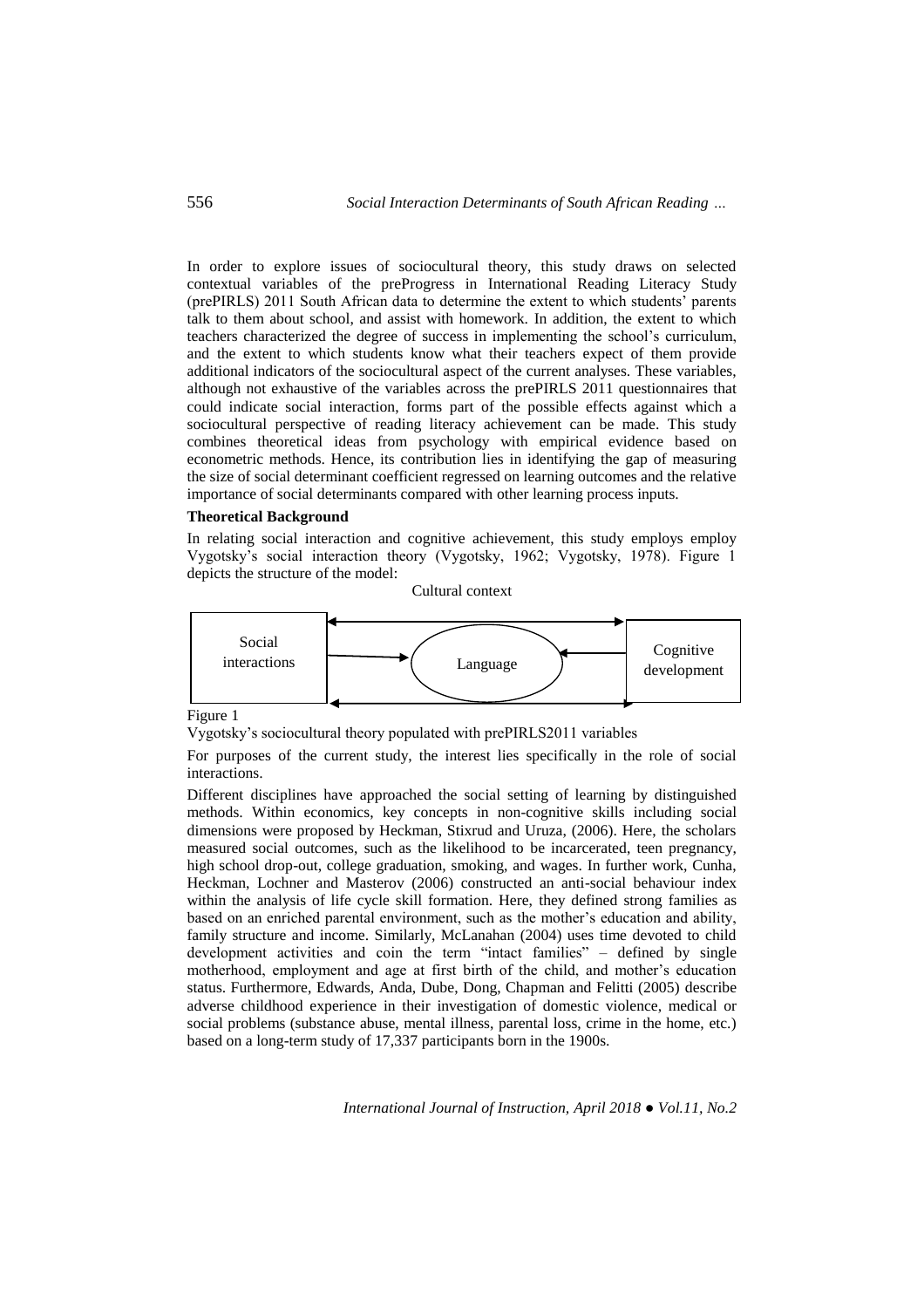In contrast, social settings may be used as determinants of learning outcomes. Various economists employed social settings for their analyses (Bianchi, Robinson, and Milkie (2006) use time devoted to child rearing, time reading to children or TV time. Bradley and Corwyn (2002) employed cognitively stimulating experiences and materials, while Saegert and Winkel (1990) focused on learning opportunities for continued learning. In their work, Ford and Lerner (1992) regarded opportunities for learning and social exchange from a developmental systems perspective.

Gonzalez-DeHass, Willems and Holbein (2005) examined the role of parental involvement and student motivation and extract from previous research that student outcomes across different phases are improved when the family is actively involved, specifically in the early grades in activities ranging from the students' sense of wellbeing, school attendance, attitude, homework readiness, grades and educational aspirations. Gonzalez et al. (2005) refer specifically to the work done by Adunyarittigun (1997), who investigated the link of a parental volunteer program on Grade 4 and Grade 6 children's self-perceptions as readers. Results from this study suggest that parental involvement was related to greater confidence and self-efficacy as readers, increased motivation to read and greater involvement in literacy activities. Potential transmission channels may have been that parents were viewed as role models and trusted partners in helping students assess their own competences and performance, while parental support provided self-confidence to persist in tasks that may be challenging.

Jeynes (2005) conducted a meta-analysis of research on parental involvement and its role in urban elementary school student achievement. Student achievement as outcome variable was composed of different measures of academic achievement, namely the overall measure of all components of academic achievement, grades, academic achievement from standardized tests, and teacher rating scales and indices of academic behavior and attitude. Jeynes (2005) found that parents who checked their children's homework did not reveal statistically significant advantages for student learning. However, overall, parental involvement and academic outcomes showed strong links and seemed to transcend socio-economic status (SES), race and gender. Work of Patall, Cooper and Robinson (2008) and Hansen and Quintero (2017) portray a slightly more complex relationship between parental involvement, homework and student achievement. For example, Patall et al. (2008) found non-linear relationships among numerous factors, including the involvement strategy the parents use, the child's age and ability level, resources in the home and the parents' own mentoring skills.

The emphasis that schools place on the curriculum forms part of the current analysis. In its simplest form, curriculum refers to the planning of what is to be taught, learnt, its implementation and evaluation, but as stated by Graves (2008), curriculum is also the product of someone's reasoning about what education is, whom it should serve and how. Edwards (2003) describe curriculum as a human endeavour that involves cultural beliefs, values, languages and theories, thereby making it an inherent social product steeped in psychology and what is known about how children acquire knowledge. Graves (2008) embeds curriculum in social and educational contexts that determine their purpose and scope. So, for example, is the classroom the place where the language curriculum happens. Yet, the classroom is not an isolated environment or only a physical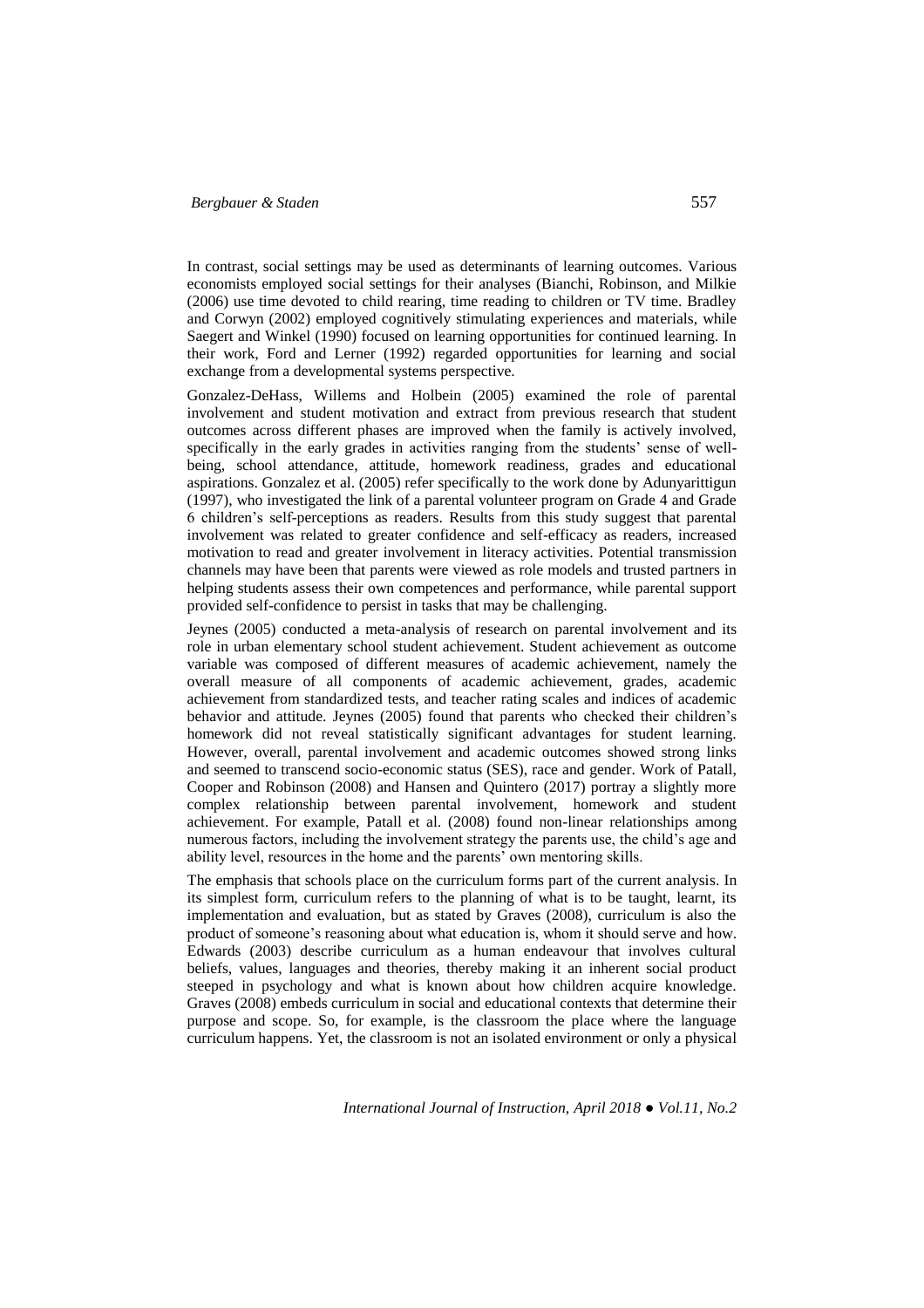place, but is rooted in complex and overlapping cultural, social, educational and political contexts. Classrooms are communities of people involved in social systems with explicit norms, hierarchies and values (Graves, 2008). Therefore, the classroom itself is a sociocultural context and social environment with its own systems, norms and values, where the curriculum is enacted.

The current analyses also draws on teachers' expectations of student learning. Rubie-Davis, Hattie and Hamilton (2006) state that such expectations may become evident in the learning opportunities that are provided, in the affective climate of the classroom and the interactional content and context of the classroom. Individual student characteristics have been identified as possibly associated with teacher expectations, namely gender, ethnicity, social class, stereotypes, diagnostic labels, physical appearance, language, student age, personality, social skills other siblings or one-parent background. The work of Diamond, Randolph and Spillane (2004) provides evidence that specifically in lower income schools, expectations are lower, resulting in a decreased sense of responsibility for students. Social interaction features in the work of Diamond et al (2004), who state that collective responsibility for student learning is an organizational indicator of teachers' expectations. In schools with a high degree of collective responsibility, students reach greater achievement gains. According to Diamond et al (2004), schools function on a continuum, ranging between those schools where teachers take responsibility for the success or failure of their teaching, and those schools where teachers see obstructions between themselves and their students, for example students' abilities, family background or lack of motivation.

Participation in international comparative assessments have allowed researchers to draw conclusions about student achievement in relation to various background factors related to the school, the classroom environment, the students themselves and their home environments. Studies on the factors associated with learner performance, using PIRLS 2006 data, have been conducted by Frank and Rosen (2008) in Sweden, Geske and Ozola (2008) in Latvia and van Daal, Begnum, Solheim and Ader (2008) in the Nordic countries and van Staden (2011) in South Africa. The work of Lee, Zuze and Ross (2005) in their secondary analysis of the Southern and Eastern African Consortium for Monitoring Educational Quality (SACMEQ II) data showed patterns of higher achievement in schools with more resources and higher quality teachers. Prinsloo and Stein's (2004) study of South African teachers, point out that an aspect of teacher quality is the teacher's ability to function in complex communicative environments in which the differences in children's literacy experiences result from how the teachers invent their activities around literacy differently, despite following the same 'broad' curriculum.

Donald, Condy and Forrester (2003) report that despite structural transformations that have taken place in post-apartheid South African society and its education system, many schools still face educational disadvantages, making the adequate development of literacy skills a national priority. Generally under-resourced schools, extensive poverty, unemployment and teacher under-qualification result in generally low standards of scholastic progress, achievement, high failure and attrition rates, and hence in inadequate development of literacy for the learners concerned. It should therefore come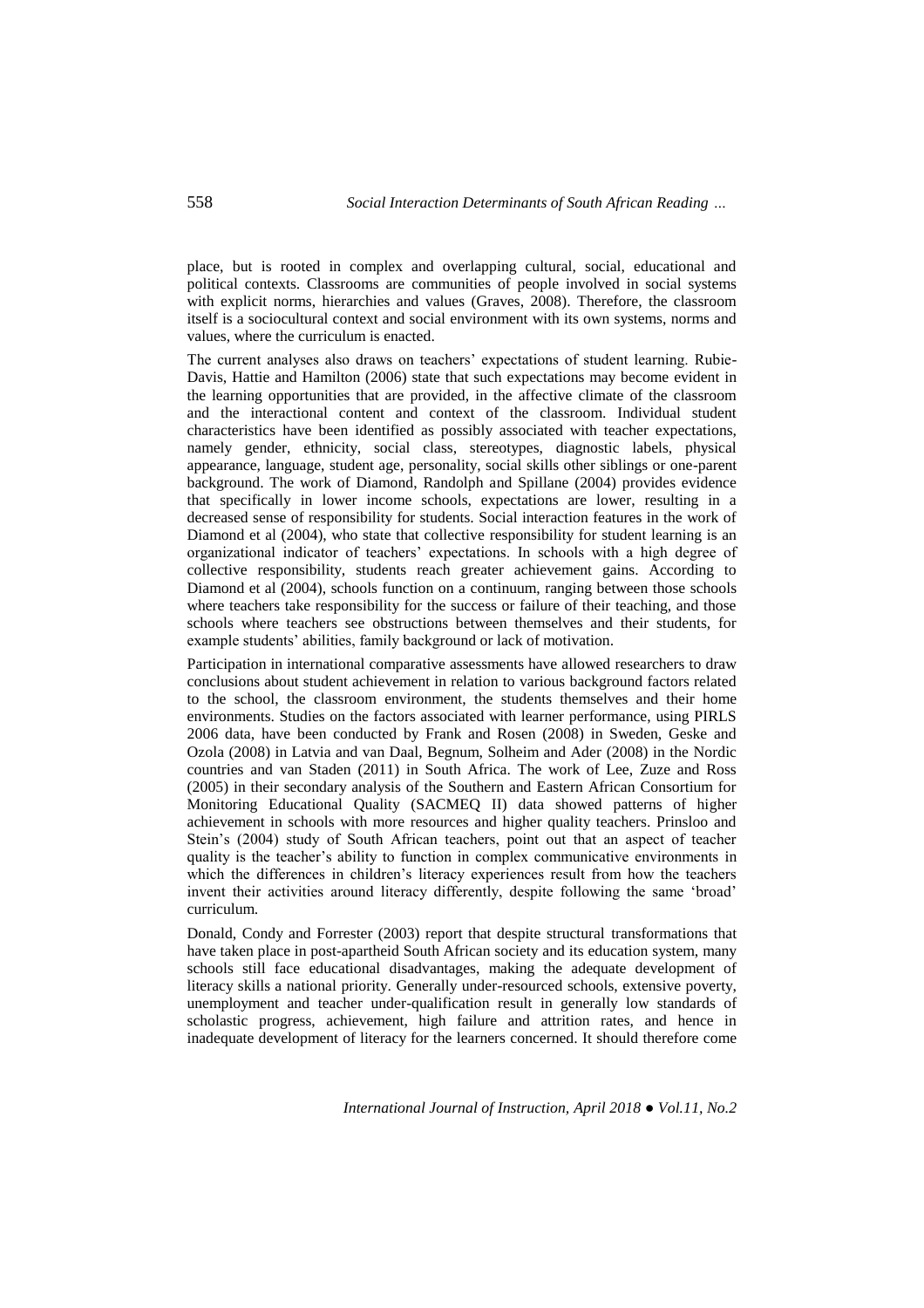as no surprise that consistently poor student achievement is evident in South Africa's track record in international assessments. South African students' poor performance in reading literacy was first evidenced by the Progress in International Reading Literacy Study (PIRLS) 2006 results. In PIRLS 2011, South Africa elected to participate in the preProgress in International Reading Literacy Study (prePIRLS) 2011 where Grade 4 students were assessed across all 11 official languages. As a less difficult version of PIRLS, prePIRLS allows developing countries to assess children's reading comprehension with shorter texts, easier vocabulary, simpler grammar and less emphasis on higher-order reading skills (Mullis, Martin, Foy, and Drucker 2012). PrePIRLS is designed to test basic reading skills that are prerequisites for success in PIRLS (Mullis et al., 2012).

PrePIRLS 2011 results point to continued underperformance by South African students with little evidence of improved reading literacy scores, even when administering an easier assessment (Mullis et al., 2012). The prePIRLS 2011 study results revealed that South African Grade 4 students obtained 461 (SE=3.7), the lowest reading achievement score in comparison with the international centre point of 500. In contrast, students from Botswana achieved 463 (SE=3.5) while students from Colombia obtained 576 (SE=3.4) (Mullis et al., 2012). While the current analyses focus on prePIRLS 2011 results, the results from PIRLS 2016 have been released in December 2017. In these results, South African Grade 4 student performance yet again disappoints in the PIRLS 2016 Literacy study (called prePIRLS in the 2011 cycle) with overall lowest performance at 320 points (SE=4.4) (Howie, Combrinck, Roux, Tshele, Mokoena and Palane, 2017). While newly released PIRLS 2016 results are mentioned here and available for analyses, these data were not yet available at the time of submitting this manuscript for publication.

For purposes of measuring reading literacy achievement in the current analyses, the PIRLS definition is used and refers to

...the ability to understand and use those written language forms required by society and [or] valued by the individual. Young readers can construct meaning from a variety of texts. They read to learn, to participate in communities of readers and for enjoyment. (Mullis, Martin, Kennedy, Trong and Sainsbury, 2009:11).

With this definition, as it applies to prePIRLS 2011 (Mullis et al., 2009) reading literacy is regarded as a constructive and interactive process. According to Brinkley and Kelly (2003), the reader is regarded as actively constructing meaning and applying effective reading strategies. Such readers have positive attitudes towards reading and read for the purposes of information acquisition as well as recreation. Meaning is constructed in the interaction between reader and text, in the context of a particular reading experience. Reading implies that readers bring with them and apply a repertoire of knowledge, skills, cognitive and metacognitive strategies during reading.

Fuchs and Woessmann (2004) refer to the definition of reading literacy offered by the Organization for Economic Co-operation and Development (OECD), as the capacity to understand, use and reflect on written texts in order to achieve one's goals, to develop one's knowledge and potential and to participate in society. Reading literacy is therefore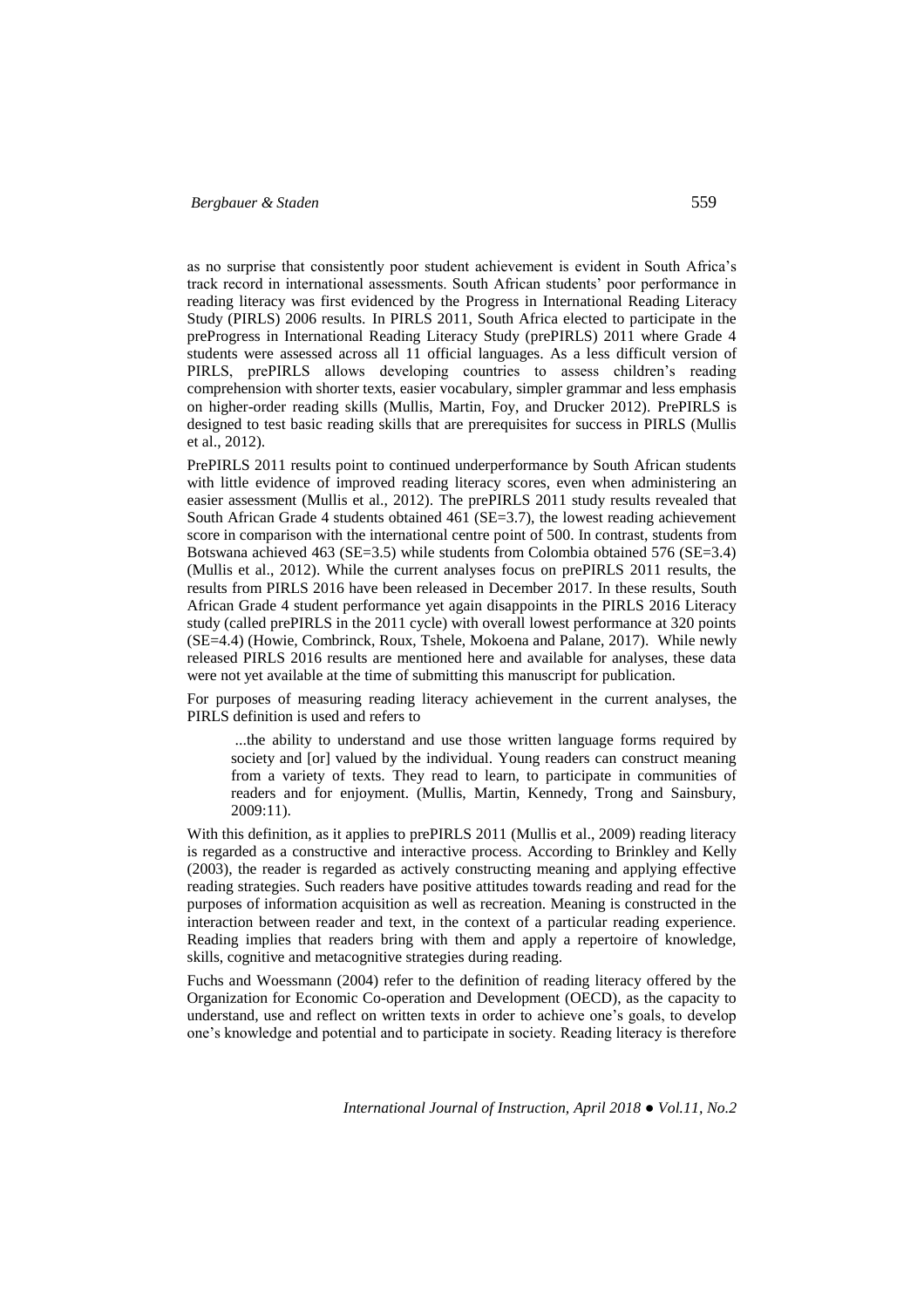not understood as a basic skill, but rather as a goal, while at the same time also being a functional means of education and individual development, within and outside school, in the individual's current and later life, in further education, at work and in leisure activities (Linnakyla, Malin & Taube, 2004). Viewing literacy as a social practice means that reading represents a multitude of evolving human activities with language at its centre (Landis, 2003). According to Frost, Madsbjerg, Niedersee, Olofsson and Sorensen (2005) reading is an activity used for interpersonal communication, but is also dependent on intrapersonal sources such as motivation, attention, imagination, memory, comprehension and language. In 1991, Hiebert offered a constructivist approach to the definition of literacy by stating:

'For some time now, a new perspective on literacy and the learning processes through which literacy is acquired have been emerging. This new perspective does not consist of old ideas with a new name, but rather it represents a profound shift from a text-driven definition of literacy to a view of literacy as active transformation of texts. In the old view, meaning was assumed to reside primarily within text, whereas, in the new view, meaning is created through an interaction of reader and text (Hiebert, 1991:1).

In the current study, an interaction between reader, text and the social setting of learning is, as mediated by the parents, the teacher and the curriculum, is argued.

## **METHOD**

#### **Research Design**

Originally, PrePIRLS 2011 is an international comparative survey of reading literacy conducted with Grade 4 children. The study is run under the auspices of the International Association for the Evaluation of Educational Achievement (IEA), and prePIRLS 2011 offered developing countries the opportunity to test reading literacy at an easier level than PIRLS while utilising the same conception of reading literacy. For purposes of this study, a secondary analysis design of South African prePIRLS 2011 data was conducted to test the extent to which reading literacy achievement can be predicted using Vygotsky's sociocultural theory (1962, 1978). Specifically, parents talking to their children about school and checking homework, the extent to which teachers characterized the degree of success in implementing the school's curriculum, and student awareness of teacher expectations were analysed to predict reading literacy achievement.

#### **Participants**

A nationally representative sample of 15,744 Grade 4 students from 342 schools participated in the prePIRLS 2011 study in South Africa (Howie, van Staden, Tshele, Dowse and Zimmerman, 2012). The sample consisted of 7,548 girls and 8,196 boys. Students were assessed across all 11 official languages and were assessed in the Language of Learning and Teaching (LoLT) to which they were exposed in Foundation Phase. This means that learners were not necessarily tested in their home language, but rather in the language they were exposed to at school between Grade 1 and Grade 3. The stratification by language resulted in the following attained sample: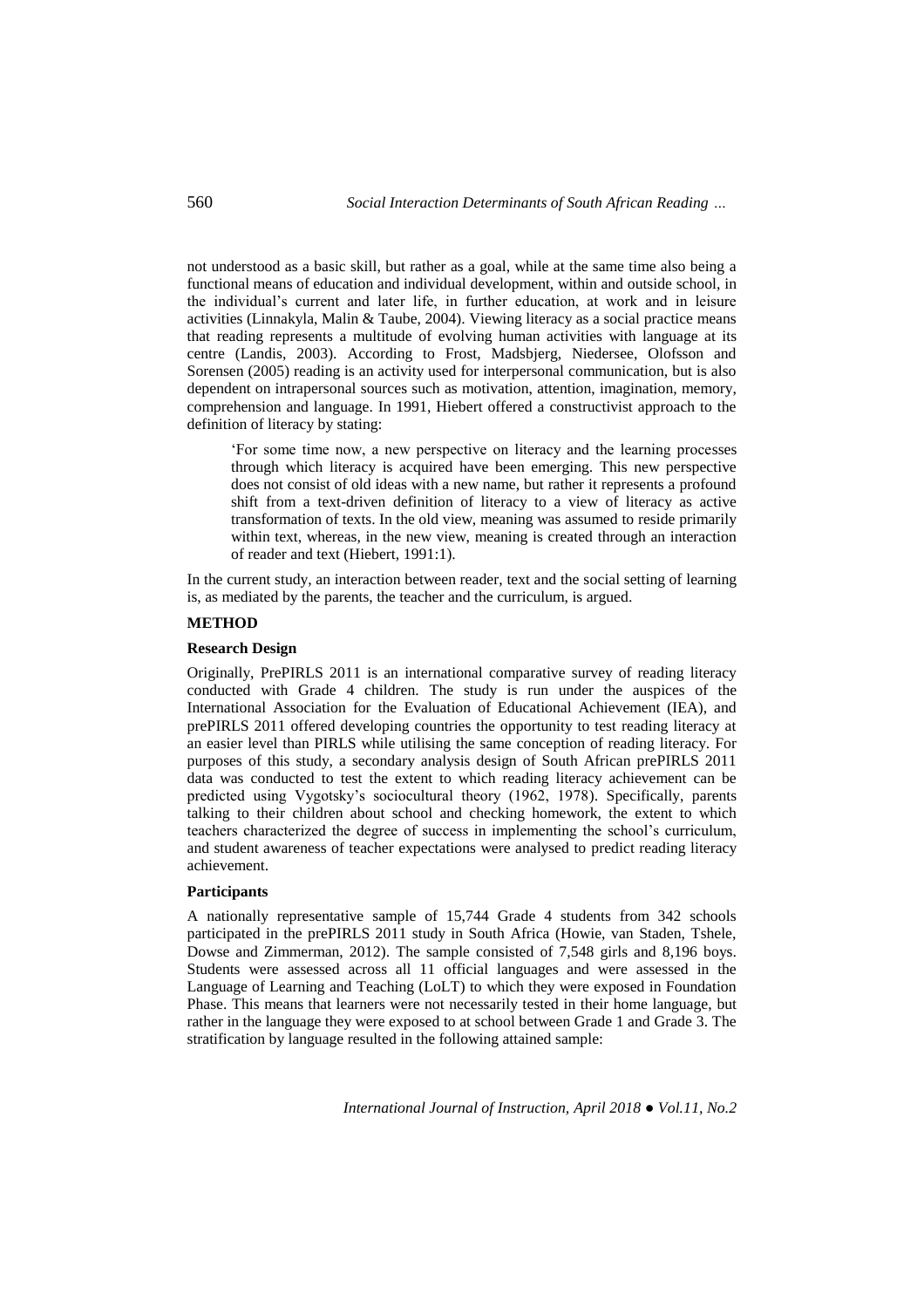# Table 1 Number of Grade 4 prePIRLS 2011 students tested by language

|             |                 | ত<br>高 | ۰.<br>. . |      | Ξ   |     | ÷<br>Ō<br>び   |      |       | অ   | ದ<br>ъï |      |
|-------------|-----------------|--------|-----------|------|-----|-----|---------------|------|-------|-----|---------|------|
| M           | 1,463           | 205    |           | .090 |     | 999 | $.43^{\circ}$ | .293 | 186   | 187 | 188     | .744 |
| % of sample | 29،<br>$\Omega$ | 14.00  | $Q$ /     | 6.92 | .67 |     | 9.08          |      | 13.88 | ت ب | .54     | 100  |

For purposes of the current analyses, achievement data and background questionnaire data from the 8,713 students, after removing missing values, were used.

# **Data Collection**

### *Achievement tests*

The prePIRLS 2011 assessment consisted of a reading literacy test in the form of two types of texts, namely reading for literary experience (or literary texts) and reading to acquire and use information (or informational texts). Reading texts were followed by multiple choice questions and open response questions to a maximum of three points. All questions corresponded to any one of the four types of reading comprehension process, namely (1) focus on and retrieve explicitly stated information, (2) making straightforward inferences, (3) interpret and integrate ideas and information and (4) examine and evaluate content, language and textual elements. Reporting of reading achievement results in prePIRLS 2011 are presented in terms of overall achievement above or below the fixed international centre point of 500 through the use of five overall Plausible Values as derived from Item Response analyses.

#### *Background Questionnaires*

Grade 4 students, their parents, teachers of the Grade 4 students and school principals responded to contextual background questionnaires. Table 2 presents variables that were selected for the current analyses.

#### Table 2

Selection of variables from the prePIRLS 2011 parent, teacher and student questionnaires.

| <b>Ouestion</b>                            | Source         | Response options                                                    |
|--------------------------------------------|----------------|---------------------------------------------------------------------|
| Parents talk to                            | Learning-to-   | Grade 4 students' parents were asked the frequency with which they  |
| students about                             | read survey    | talked to their child about schoolwork (variable ASBH09A).          |
| schoolwork                                 | (parent)       | Response options ranged from every day or almost every day, once or |
|                                            | questionnaire) | twice a week, once or twice a month and never or almost never.      |
| Parents check                              | Learning-to-   | Grade 4 students' parents were asked the frequency with which they  |
| homework                                   | read survey    | checked their homework (variable ASBH09E). Again, response          |
|                                            | (parent)       | options ranged from every day or almost every day, once or twice a  |
|                                            | questionnaire) | week, once or twice a month and never or almost never.              |
| Teachers' emphasis                         | Teacher        | Teachers were asked the extent to which they characterized the      |
| on the curriculum                          | questionnaire  | degree of success in implementing the school's curriculum (variable |
|                                            |                | ATBG06C). Response options included very high, high, medium,        |
|                                            |                | low and very low.                                                   |
| Students know what                         | Student        | Students were asked their agreement in terms of knowing what their  |
| <i>their teachers expect</i> questionnaire |                | teachers expected of them (variable ASBR05C). Student responses     |
| of them                                    |                | were recorded as agree a lot, agree a little, disagree a little and |
|                                            |                | disagree a lot.                                                     |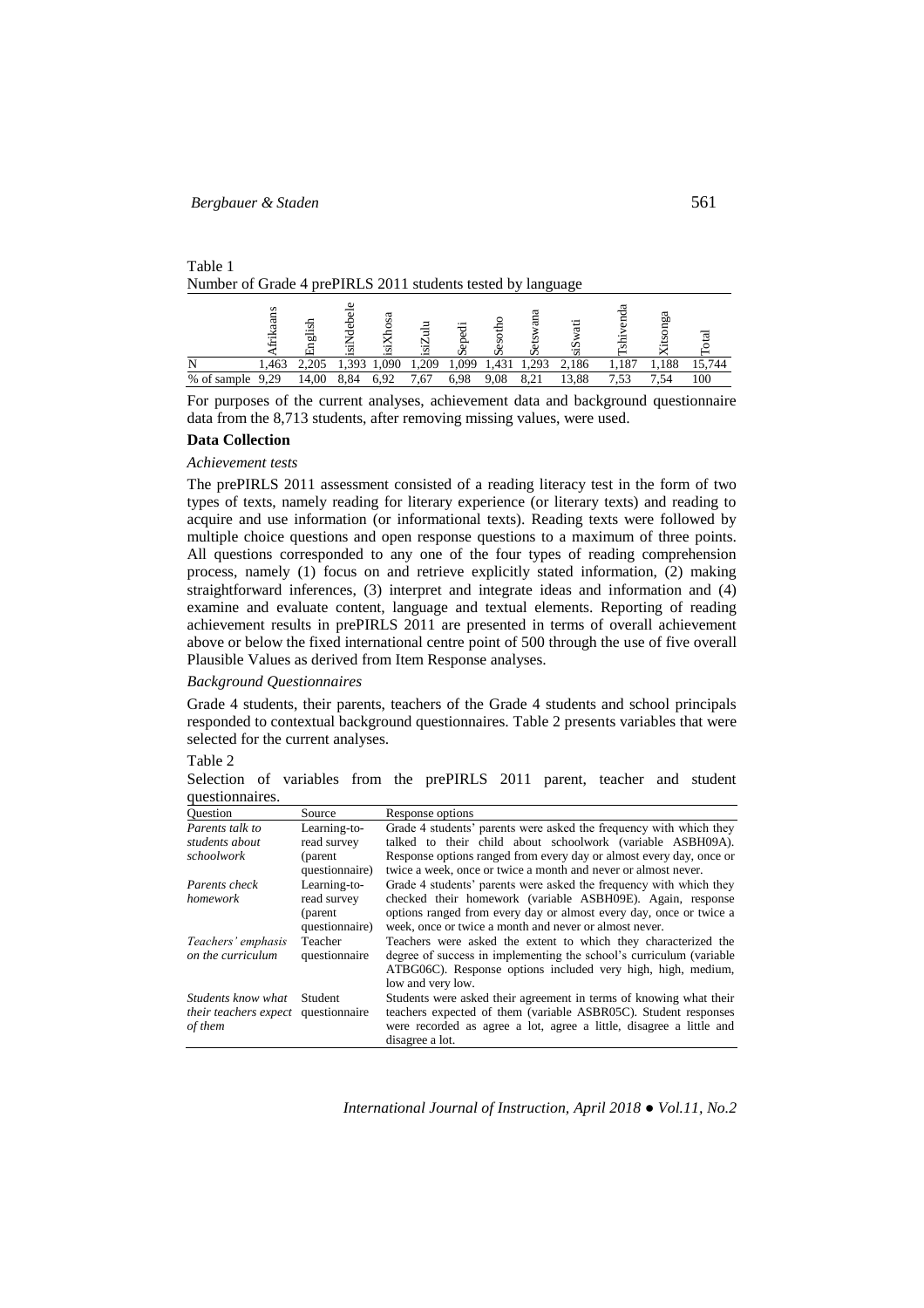#### **Data Analysis**

For purposes of generating descriptive statistics for the variables used in this investigation, the International Database Analyser (IDB) was used. The IDB Analyzer is a plug-in for the Statistical Package for the Social Sciences (SPSS) and was developed by the IEA's Data Processing and Research Centre.

Stata version 13.0 was used to control for student characteristics in an Ordinary Least Squares (OLS) regression analysis. The estimation strategy that was followed was:

Test score=  $\alpha$  +  $\beta$  LANGUAGE<sub>i</sub> +  $\gamma$  SCHOOL<sub>j</sub> +  $\delta$  FAMILY<sub>k</sub> +  $\mu$  STUDENT<sub>i</sub> +  $\epsilon$ 

Evans and Schwab (1995); Andrabi, Das, Khwaja & Zajonc (2011) and Deming, Hastings, Kane & Staiger (2014) justify the use of OLS. The prePIRLS 2011 survey design produced five randomly assigned booklets yield similarly distributed plausible values of reading achievement. The first plausible value is chosen as dependent variable, while the other four plausible values are used for robustness checks. Test language *i* is either English or one of the African languages linked to one or another tier of South Africa's bi-modal education quality. School variables *j* include school-level learning inputs, in this case, teachers' emphasis on the curriculum. Family attributes *k* refer to involvement in schoolwork. Individual student characteristics *l* encompass gender, age, and socio economic attributes. Those controls aid controlling for endogeineity issues. Higher student achievement may be caused by more apt students attending higher quality schools, or students of higher socio-economic levels attending higher quality schools. Hence, school choice would be non-random biasing OLS estimates and correlating error terms. For internal validity, school quality, non-random school choice, and initial starting conditions are accounted for. As stated earlier, school socio economic status and school quality are not random. Students of higher socio-economic status are suspected to self-select into higher-quality schools in search for higher learning outcomes, while more apt students may opt for higher-quality schools. Both endogeneities violate OLS assumptions and may lead to biased coefficients of school quality. To control for school quality, average school assets are included as explanatory variable. Furthermore, explicit and implicit stratification of the prePIRLS 2011 sampling design provides nationally representative samples across school type and language of instruction. Additionally, probability weights account for lower student heteroscedasticity. Frequency weights compensate for school clustering. With regression analysis clustered on school level, robust standard errors are yielded.

# **FINDINGS**

#### **Summary of Descriptive Statistics for Variables Used in the Current Analyses**

Parents of Grade 4 students were asked how often they talked to their children about school or checked their homework. More than two thirds of parents of Grade 4 students indicated their involvement in talking with their children about school and checking homework. Teachers of Grade 4 students were asked to what degree they would characterize the success of implementation of the curriculum ranging from very high, high, medium, low and very low. Here, 51.46% (SE=3.22) of teachers of Grade 4 students rated their success of curricular implementation as high, with only 13.63%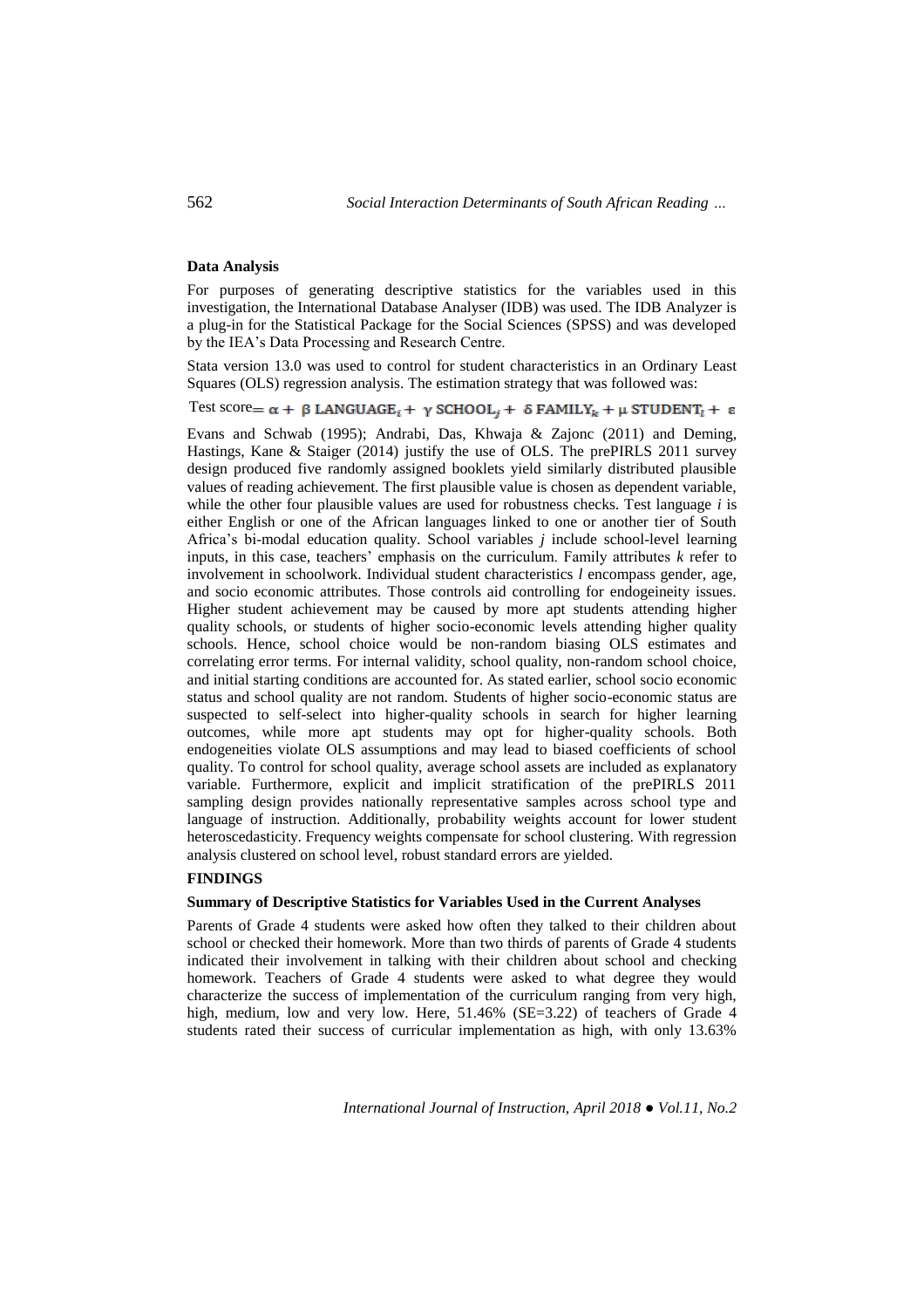(SE=2.21) as very high and a majority of 33.73% (SE=3.26) as medium. Lastly, Grade 4 students were asked the extent to which they knew what their teacher expected of them. A majority of 66.48 (SE=1.02) Grade 4 students indicated that they agreed a lot with the statement, followed by 18.34% (SE=0.54) who only agreed a little with this statement. An additional 8.69% (SE=0.51) and 6.50 (SE=0.41) disagreed a little and a lot respectively, indicating that they did not always know what their teachers expected of them.

# **Regression results**

Regression results in Table 3 provide coefficients for each of the variables utilized in the current analysis, followed by coefficients for controls for student characteristics, assets, and test language (N=8,713). English test language is used as reference group against which all comparisons are made.

Table 3

Results for possible effects of teachers, schools and parents on reading literacy achievement

| Variables                                                 | Coefficient | SЕ    |
|-----------------------------------------------------------|-------------|-------|
| Parents talk about school once or twice a week            | $-1.187$    | 2.036 |
| Parents talk about school once or twice a month           | $-10.72***$ | 3.638 |
| Parents never talk about school                           | $-5.995$    | 4.764 |
| Parents check homework every day                          | 21.70***    | 2.256 |
| Parents check homework once a week                        | $16.28***$  | 2.868 |
| School emphasis on curriculum: High                       | $-16.25**$  | 6.609 |
| School emphasis on curriculum: Medium                     | $-13.79**$  | 6.831 |
| School emphasis on curriculum: Low                        | $-41.12***$ | 9.869 |
| Students agree a little they know what teacher expects    | $-11.26***$ | 2.058 |
| Students disagree a little they know what teacher expects | $-27.33***$ | 2.927 |
| Students disagree a lot they know what teacher expects    | $-9.745***$ | 3.145 |
| Test language Afrikaans                                   | 6.518       | 9.186 |
| Test language: isiNdebele                                 | $-58.99***$ | 8.373 |
| Test language: isiXhosa                                   | $-31.63***$ | 11.71 |
| Test language: isiZulu                                    | $-43.44***$ | 12.43 |
| Test language: Sepedi                                     | $-84.17***$ | 8.831 |
| Test language: Sesotho                                    | $-46.68***$ | 10.28 |
| Test language: Setswana                                   | $-58.62***$ | 8.471 |
| Test language: SiSwati                                    | $-61.63***$ | 7.281 |
| Test language: Tshivenda                                  | $-75.58***$ | 14.76 |
| Test language: Xitsonga                                   | $-70.66***$ | 9.060 |
| Student age                                               | $-8.159***$ | 0.969 |
| Student gender (female)                                   | 23.89***    | 1.602 |
| Asset scale                                               | $2.052***$  | 0.581 |
| Asset scale <sup>2</sup>                                  | $-0.503*$   | 0.286 |
| School assets                                             | 19.52***    | 2.890 |
| Constant                                                  | 575.4       | 17.26 |
| <b>Observations</b>                                       | 8713        |       |
| R-squared                                                 | 0.412       |       |

\*\*\* p<0.01, \*\* p<0.05, \* p<0.1

Standard errors are clustered on school level.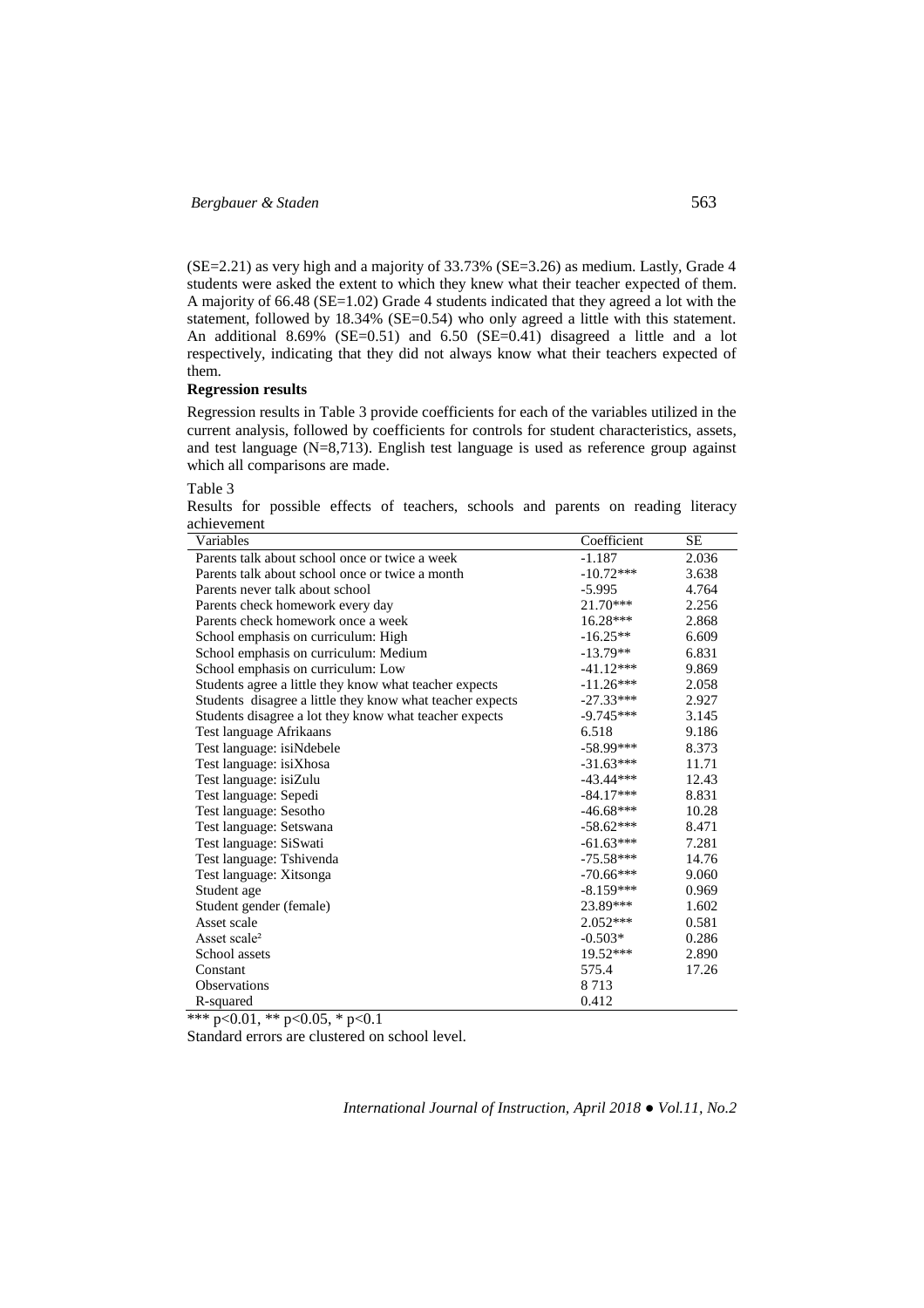Across all the African languages (except for Afrikaans), African test language predicts significantly lower results as compared to English. As mentioned earlier, it has to be kept in mind that the language in which students were tested in prePIRLS 2011 did not necessarily coincide with the home language. Nevertheless, the statistically significant lower results across all African languages still provide stark evidence for disappointingly low reading literacy achievement even for students tested in a language to which they were exposed between Grades 1 and 3. All of the student control variables show significant coefficients at the 0.01 level, except where the student asset scale was squared which was only statistically significant at the 0.1 level. Squaring the student asset scale is done when expecting that after a certain threshold of assets additional assets do not have any effect on test scores.

In terms of testing for the social interaction of parents and children, parents talking to their children about school and checking homework were used. Here, the reference category is parents who talk to their child about school every day and who never checks homework. Table 2 indicates a statistically significant disadvantage for students to whom parents talk about school once or twice a month as opposed to every day by - 10.72 (SE=3.638) points. Similarly, students of parents checking homework every day expose a statistically highly significant advantage over never checking by 21.70 (SE=2.256) points. Even less frequent homework checks once a week results in an advantage of 16.28 points (SE=2.868).

Social interaction of teachers and children in terms of teachers' emphasis on implementing the curriculum exposes a statistically highly significant advantage in literacy scores for very high curriculum adherence opposed to high levels (measuring - 16.25 points, SE=6.609), medium emphasis (measuring -13.79 points, SE=6.831) and low emphasis by as much as -41.12.7 points (SE=9.869). Although very low was included in the item as a response option, none of the teachers of Grade 4 students chose this option. Lastly, students who know exactly what their teachers expect opposed to students a little that they know what is expected, students who disagree a little and disagree a lot that they know what is expected associate statistically highly significantly at the 0.01 level with -11.26 points (SE=2.058), -27.33 points (SE=2.927), and -9.745 points (SE=3.145) lower literacy scores respectively.

Evidence from the current study shows that social interaction variables expose statistically highly significant estimates of literacy achievement and highlight the importance of soft factors in learning. Overall, the model explains 41% of the variance in student reading literacy achievement. It has to be kept in mind that not all variables across the different background questionnaires that are related to social interaction were utilized in the current analyses – instead, the current analyses provide a preliminary indication of the importance of social interaction, an issue that could be explored further with more comprehensive sets of indices.

# **DISCUSSION**

This study utilized the prePIRLS 2011 South African results to test Vygotsky's social interaction theory. Evidence was provided for the effect of parents who engage with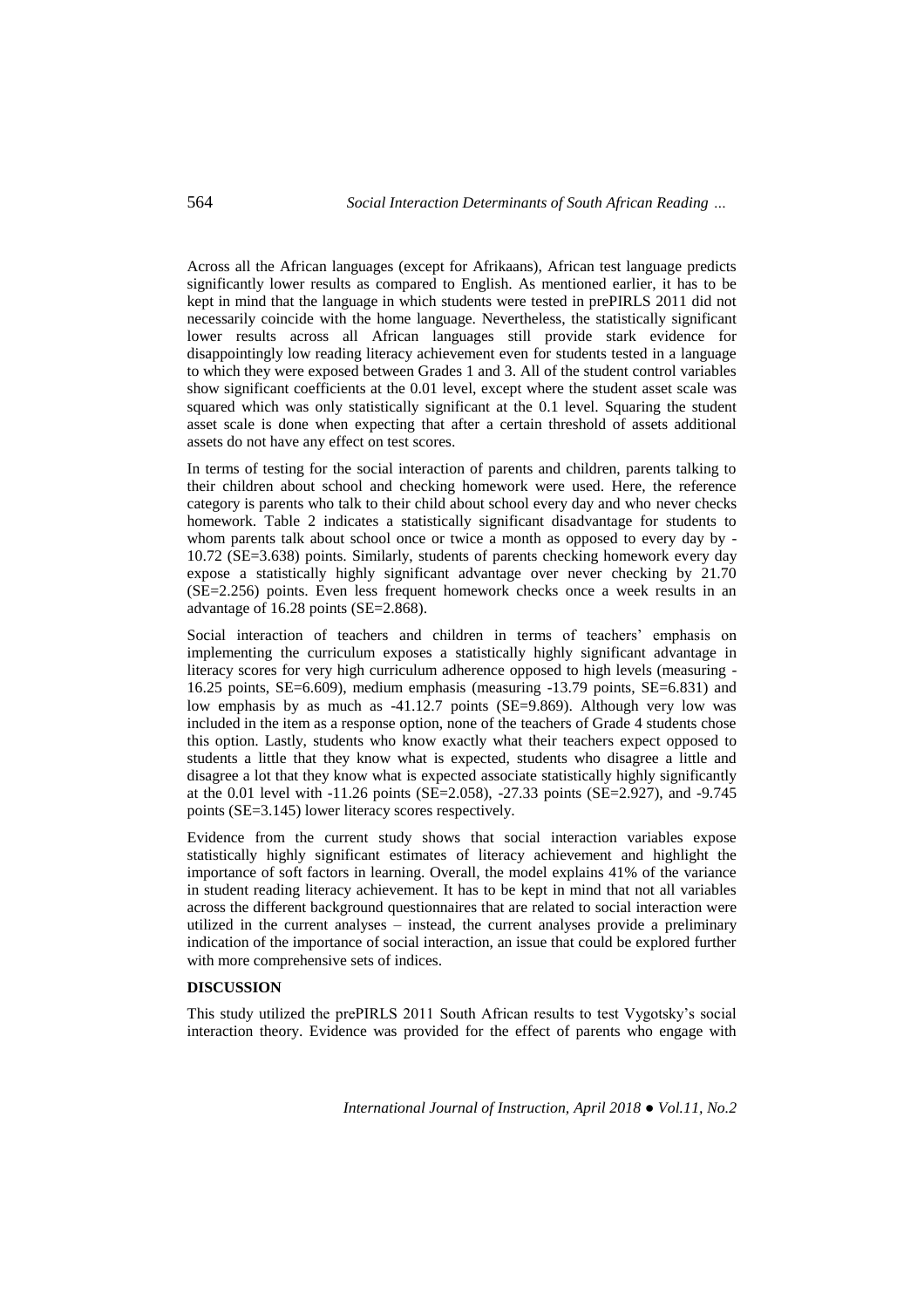their children in talking about school and checking homework, the school's emphasis on academic success, teachers' rating of success in implementing the curriculum and students' clarity on what their teachers expect from them as indicators of the social environment in which learning takes place.

Findings from the current study provide evidence for the significant social dimension of parents and teachers (when controlling for background factors) in predicting increased reading literacy achievement scores. For all the variables used in the current study, statistical significance was found at the 0.01 level, where an absence of interaction with the child in either parents who do not engage in homework activities or talking about school, or teachers who do not successfully implement the curriculum or make their expectations clear to students meant substantially lower reading literacy achievement scores.

The social aspect of the child's development therefore emphasises the fact that classrooms should be redefined as 'learning communities', as stated by Graves (2008). The classroom needs to become a curricular space in the form of a learning community. In these communities, teachers and students alike have something to contribute and something to learn. In reconceptualising the classroom as a community of practice, knowledge and expertise are distributed among participants in co-producing knowledge with a joint purpose that is pursued and negotiated together. While the results of our analysis supports the theoretical underpinnings of Vygotsky's social interaction theory, the different role players in the child's teaching and learning environment should not be seen in isolation from one another. As stated by Jeynes (2005), teachers themselves are influenced by parental involvement. Teachers play a major role in the grading and assessment of students in the classroom and their perceptions of a child can be greatly influenced by the degree of parental involvement. Thus, the social environment in which the student learns means that there should be a positive relationship between the teacher and the parents, a sense of teamwork between the teacher and the parent, increased communication between schools and parents and acknowledgement by the school and teachers of parental efforts. With the increasing diversity in South African classrooms, and persistently poor performance in national and international assessment programmes, instruction through the lens of sociocultural theory may assist teachers to teach literacy as a situational specificity in specific contexts, where students could ultimately negotiate multiple literacies in multiple contexts. In this manner, results of large-scale assessment programmes should be interpreted applying the lens of social interaction theory in terms of consideration to the local context, the purpose of the test and the policy context in which the testing took place.

# **REFERENCES**

Adunyarittigun, D. (1997). *Effects of the parent volunteer program upon students' selfperception as a reader.* University of Maryland: College Park.

Andrabi, T., Das, J., Khwaja, A.I., & Zajonc, T. (2011). Do value-added estimates add value? Accounting for learning dynamics. *American Economic Journal: applied Economics 3*(3), 29-54.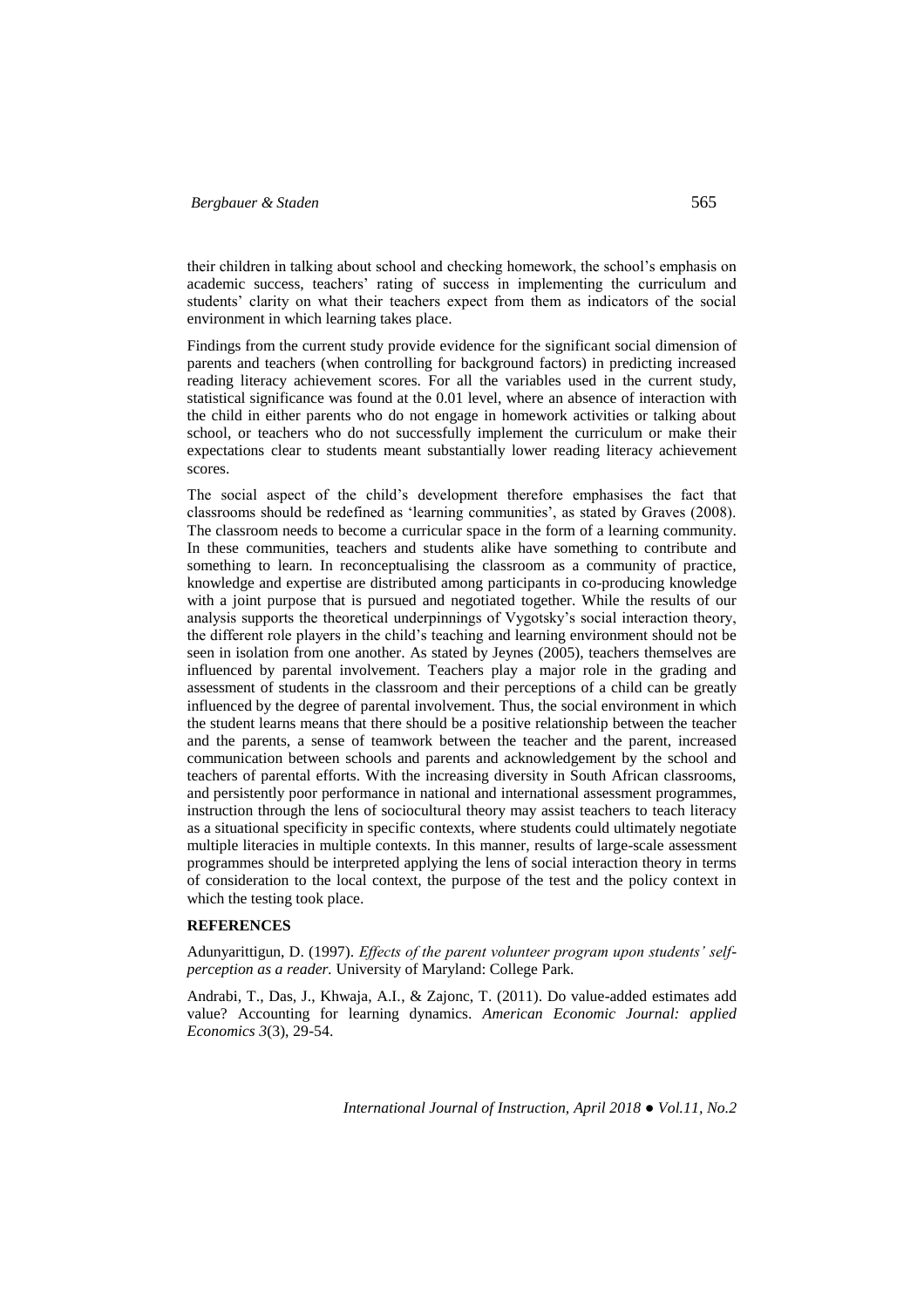Bianchi, S. M., Robinson, J.P., & Milkie, M. (2006). Changing rhythms of American family life. New York: Russell Sage Foundation.

Bradley, R. H. & Corwyn, R. F. (2002). Socio economic status and child development. Annual Review of Psychology, 53, 371-399.

Brinkley, M., & Kelly, D.L. (2003). *A Comparison of the NAEP and PIRLS Fourth Grade Reading Assessments.* Retrieved July 7, 2004 from: <http://nces.ed.gov/pubsearch/pubsinfo.asp?pubid=200310>

Cunha, F., Heckman, J. J., Lochner, L., & Masterov, D. V. (2006). Interpreting the evidence on life cycle skill formation. In: The Handbook of the Economics of Education, Volume 1. Eric A. Hanushek and Finis Welch (eds). Amsterdam: North Holland.

Deming, D. J., Hastings, J., Kane, T., & Staiger, D. (2014). [School Choice, School](http://scholar.harvard.edu/ddeming/publications/school-choice-school-quality-and-postsecondary-attainment)  [Quality and Postsecondary Attainment.](http://scholar.harvard.edu/ddeming/publications/school-choice-school-quality-and-postsecondary-attainment) *American Economic Review, 104*(3), 991-1013.

Diamond, J. B., Randolph, A., & Spillane, J. P. (2004). Teachers' expectations and sense of responsibility for student learning: The importance of race, class and organizational habitus. *Anthropology and Education Quarterly, 35*(1), 75-98.

Donald, D., Condy, J., & Forrester, J. (2003). Literacy development: Lessons learned from a pilot project in South Africa. *The Reading Teacher, 56*(5), 484-492).

Edwards, S. (2003). New directions: Charting the paths for the role of sociocultural theory in early childhood education and curriculum. *Contemporary Issues in Early Childhood, 4*(3), 251-265.

Edwards, V. J., Anda, R. F., Dube, S. R., Dong, M., Chapman, D. F., & Felitti, V. J. (2005). The wide-ranging health consequences of adverse childhood experiences. In: K Kendall-Tackett and S Giacomoni, eds. Victimization of Children and Youth: Patterns of Abuse, Response Strategies. Kingston, NJ; Civic Research Institute.

Ford, D. H., & Lerner, R. M. (1992). *Developmental systems theory: An integrative approach*. Thousand Oaks: Sage Publications.

Frank, E., & Rosen, M. (2008). *On the importance of parental participation for student achievement in reading literacy.* Paper presented at the 3rd IEA International Research Conference, Taipei, Taiwan.

Frost, J., Madsbjerg, S., Niedersee, J., Olofsson, A., & Sorensen, P.M. (2005). Semantic and phonological skills in predicting reading development: From 3-16 years of age. *Dyslexia, 11,* 79-92.

Fuchs, T., & Woessmann, L. (2004). What accounts for international differences in student achievement? A re-examination using PISA data. *CESifo Working Paper No. 1235.*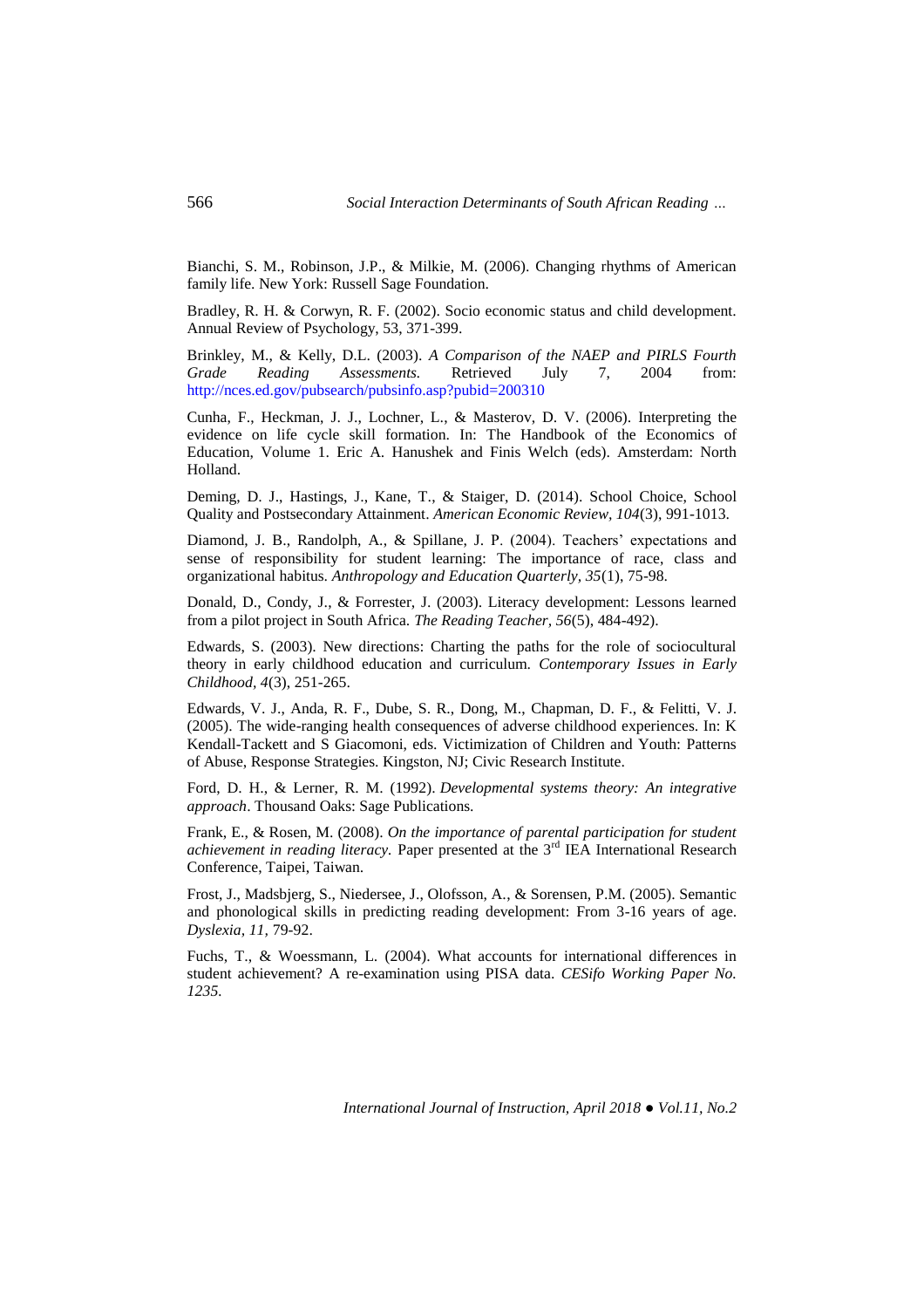Geske, A., & Ozola, A. (2008). *Different influences of contextual educational factors on boys' and girls' reading achievement.* Paper presented at the 3rd IEA International Research Conference, Taipei, Taiwan.

Gonzalez-DeHass, A. R., Willems, P. P., & Holbein, M. F. D. (2005). Examining the relationship between parental involvement and student motivation. *Educational Psychology Review, 17*(2), 99-123.

Graves, K. (2008). The language curriculum: A social contextual perspective. *Language teaching, 41*, 147-181.

Hansen, M., & Quintero, D. (2017). Analysing the 'homework gap' among high school students. Retrieved November 15, 2017 from: [https://www.brookings.edu/blog/brown](https://www.brookings.edu/blog/brown-center-chalkboard/2017/08/10/analyzing-the-homework-gap-among-high-school-students/)[center-chalkboard/2017/08/10/analyzing-the-homework-gap-among-high-school](https://www.brookings.edu/blog/brown-center-chalkboard/2017/08/10/analyzing-the-homework-gap-among-high-school-students/)[students/](https://www.brookings.edu/blog/brown-center-chalkboard/2017/08/10/analyzing-the-homework-gap-among-high-school-students/) 

Heckman, J. J., Stixrud, J., & Urzua, S. (2006). The effects of cognitive and noncognitive abilities on labor market outcomes and social behaviour. *Journal of Labor Economics, 24*(3), 411-482.

Hiebert, E. H. (1991). Introduction: In E. H. Hiebert (Ed.). *Literacy for a Diverse Society: Perspectives, practices and policies.* New York: Teachers College Press.

Howie, S. J., Van Staden, S., Tshele, M., Dowse, C., & Zimmerman, L. (2012). *South African children's reading literacy achievement summary report.* Pretoria: Centre for Evaluation and Assessment.

Howie, S. J., Combrinck, C., Roux, K., Tshele, M., Mokoena, G. M., & McLeod Palane, N. (2017). *PIRLS Literacy2016: South African Highlights Report.* Pretoria: Centre for Evaluation and Assessment.

Jeynes, W. H. (2005). A meta-analysis of the relation of parental involvement to urban elementary school student academic achievement. *Urban Education*, *40*(3), 237-269.

Kozulin, A. (2002). Sociocultural theory and the mediated learning experience. *SAGE Social Science Collections, 23*(1), 7-35.

Landis, D. (2003). Reading and writing as social, cultural practices: Implications for literacy education. *Reading and Writing Quarterly, 19,* 281-307.

Lee, V. E., Zuze, T. L., & Ross, K. N. (2005). School effectiveness in 14 Sub-Saharan African countries: Links with 6<sup>th</sup> graders' reading achievement. *Studies in Educational Evaluation, 31,* 207-246.

Linnakyla, P., Malin, A., & Taube, K. (2004). Factors behind low reading literacy achievement. *Scandinavian Journal of Educational Research, 48*(3). 231-249.

McLanahan, S. (2004). Diverging destinies: How children are faring under the second demographic transition. *Demography, 41*(4), 607-627.